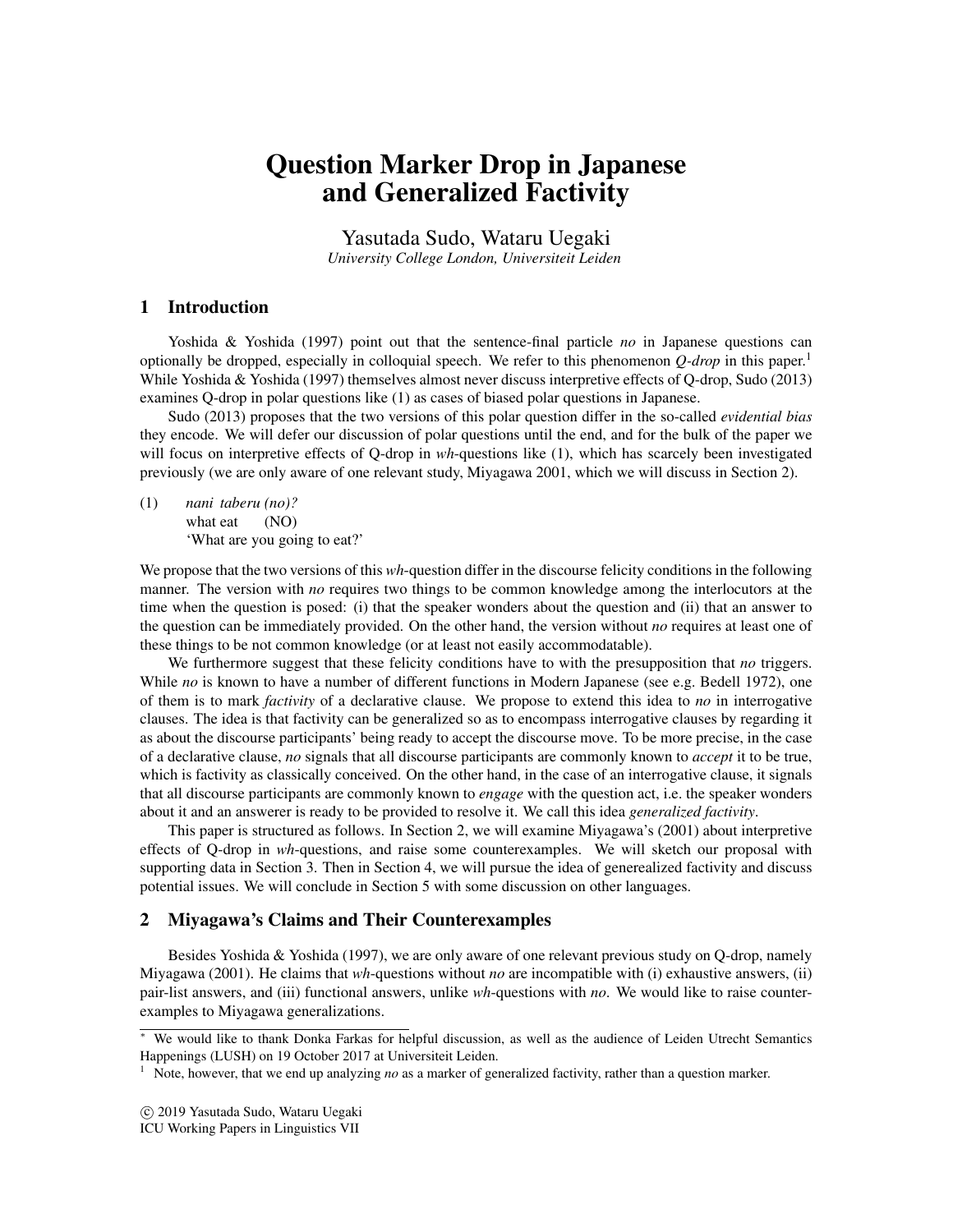Firstly, the *wh*-question in (2) is compatible with, and in fact typically requires, an exhaustive answer, falsifying his first claim.

(2) *kono naka-de dono hon yonda koto aru?* this among-in which book read fact exist 'Which of these books have you read?'

Secondly, (3) can felicitously be used to ask how to divide some work among a group of people, expecting a pair-list answer, which contradicts his second claim.

(3) *jaa dare-ga nani yaru?* now who-nom what do 'Ok, who does what?'

Finally, the following mini-dialogue demonstrates that a functional answer is compatible with a *wh*-question without *no*.

- (4) Q: *donna* what.kind word-foc most-gen child-nom kanji-in can.write C think *tango-nara hotondo-no kodomo-ga kanji-de kakeru to omou?* 'What kind of words do you think most children can write in kanji?'
	- A: *zibun-no namae kana.* self-gen name perhaps 'Perhaps their own name.'

These observations lead us to abandon Miyagawa's generalizations mentioned above, although we leave open the possibility that they might hold as tendencies.

Additionally, Miyagawa (2001) alludes to one observation due to Yoshida & Yoshida (1997), namely that reason *wh*-questions require *no*.

(5) *nande kyoo zidensya-de gakkoo kita ??(*no*)?* why today bicycle-by school came (NO) 'Why did you bike to school today?'

This seems to be a solid generalization that calls for an explanation.<sup>2</sup> We will attempt to derive it from our general analysis in the next section.

### 3 Analysis

One thing that is left undiscussed in the previous studies is the fact that even in a very simple *wh*question like (1) there are interpretive effects of Q-drop. We claim that the version a *wh*-question with *no* has two presuppositional requirements: (i) it must be commonly known that the speaker wonders about the question, and (ii) it must be commonly known that an answer to the question can be immediately provided. By contrast, the version without *no* requires at least one of these conditions to be not met. To illustrate, let us go through some examples.

Firstly, here is a context where neither (i) nor (ii) is the case. Suppose that you are attending a conference in a foreign city with your co-author. After the first day, you can ask her (6) without *no*, but not with *no*.

(6) *tokorode kyoo yuuhan doko-de taberu (no)?* by.the.way today dinner where-in eat 'By the way where are we going to have dinner today?'

The use of *no* would be felicitous, if it had been agreed beforehand that it was your co-author's job to pick a restaurant for dinner, for example. In such a context, both (i) and (ii) are satisfied.

<sup>2</sup> It should be noted that the version of (5) without *no* seems to be acceptable in a certain speech style that sounds to us to be intimidating/condescending. We will not consider such a register here.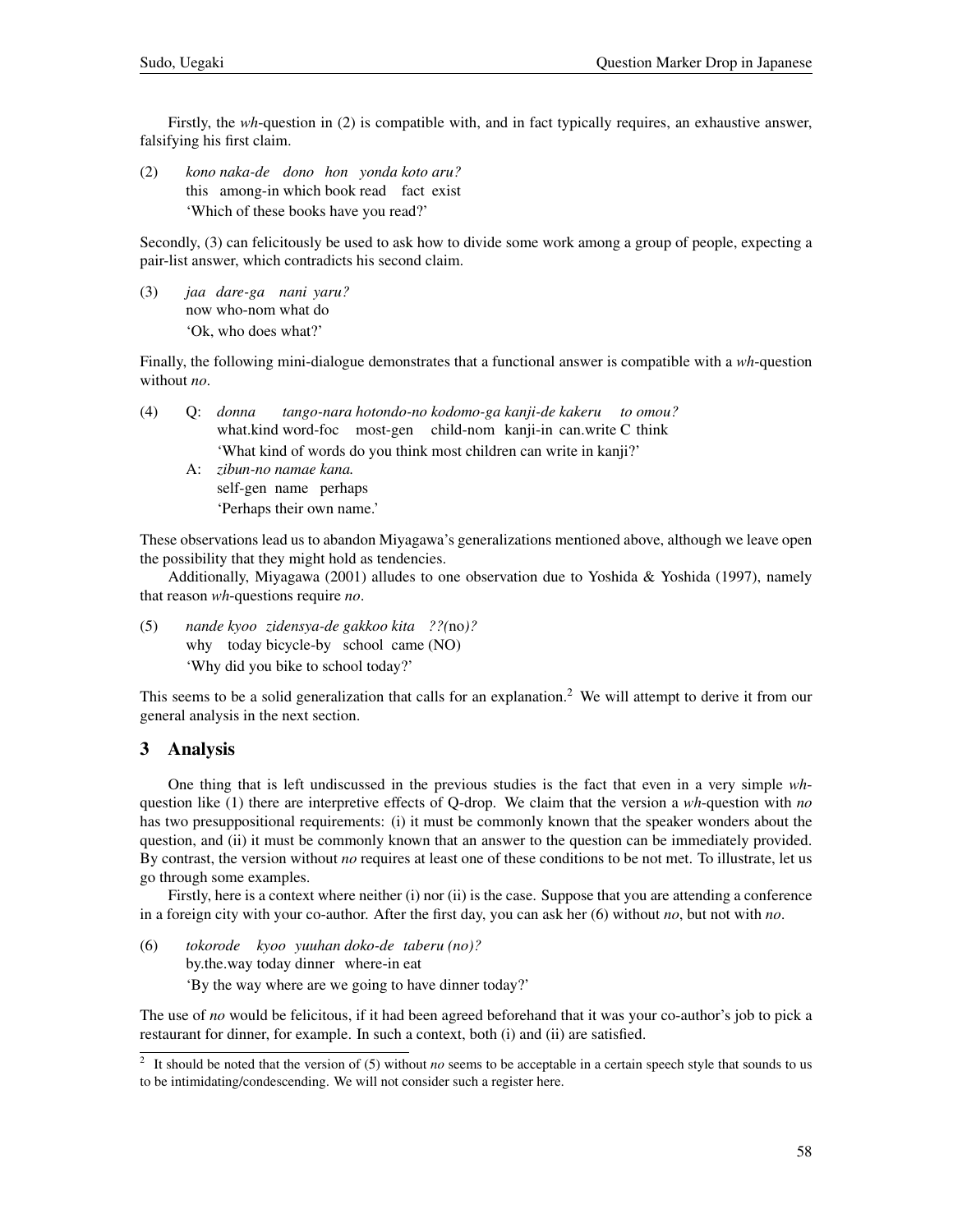Next, let us consider a case where (i) is not commonly known. The prediction here is that *no* should be infelicitous. The following example corroborates this prediction.

(7) *tokorode kyoo ohiru nani tabeta (no)?* by.the.way today lunch what ate (NO) 'By the way, what did you have for lunch today?'

Since the addressee is supposed to know what he or she had for lunch, the presupposition (ii) should be satisfied. On the other hand, in a typical context where (7) is used, (i) is not satisfied, since the speaker indicates that this is a new topic of conversation by *tokorode* 'by the way'. Consequently, *no* is infelicitous here.

In certain types of contexts the version of this question with *no* could be felicitously used. For example, it would be felicitous if there was something commonly accessible in the discourse context that would naturally make one wonder what the addressee ate, e.g. his or her breath has a certain smell. Similarly, it would be felicitous if the speaker were known to ask this question every day to the addressee. These observations are compatible with our analysis, because in such contexts, it is common knowledge, or at least it can be accommodated, that the speaker wonders about this question.

Thirdly, let us look at a context where (i) is commonly known, but (ii) is not. Suppose, for example, Taro tells Hanako that he will cook whatever she wants to eat. Taro can then felicitously ask (8) without *no*, but not with *no*, which is in line with our prediction.

(8) *nani tabe-tai (no)?* what eat-want (NO) 'What do you want to eat?'

The version of the question with *no* here would sound 'pushy' in that Taro would sound like he was demanding an immediate answer.

Finally, when both (i) and (ii) are commonly known, *no* should be required, and this prediction is also borne out. To see this, suppose that Taro and Hanako are going to order food delivery, and it is Taro's job to place the order. Suppose now that Hanako has just informed Taro that she's decided. Then he can only ask the version of (1) with *no* but not without.

(1) *nani taberu (no)?* what eat (NO) 'What are you going to eat?'

Recall at this point that reason wh-phrases always require *no*. We claim that this is because the pragmatics of reason questions ensures that the presuppositions of *no* will always be satisfied. Specifically, a reason question *why*  $p$ ? has a factive presupposition that  $p$  is the case, and furthermore, typically,  $p$  must be under discussion when the reason question is posed. Then it is reasonable to assume that the discourse participants are wondering about the reason for  $p$ , unless they already know it. At least this is something that can easily be accommodated. And if the hearer knows the reason, they should be able to provide it immediately, the immediacy presupposition is also satisfied. Of course, the hearer might not know the reason and cannot provide an answer immediately, but upon asking the reason question, the speaker behaves as if that is possible.

We take these observations to corroborate our generalizations, but we would also like to mention some systematic complications and open issues. First, when the main predicate is a copula *-da*, whose adnominal form is *-na*, there seems to be no conditions on the use of *no*.

(9) *kono-naka-de dare-ga gengogakusha-na no?* this-inside-LOC who-NOM linguist-OP Q 'Who among these is a linguist?'

This is probably due to the fact that in this grammatical context *no* is obligatory.<sup>3</sup> This could be taken as suggesting that the presuppositional requirements come from some sort of competition between the two

<sup>&</sup>lt;sup>3</sup> More precisely, the version of (9) without *no* is only acceptable in a certain register, which seems to be similar to the one mentioned in fn. 2.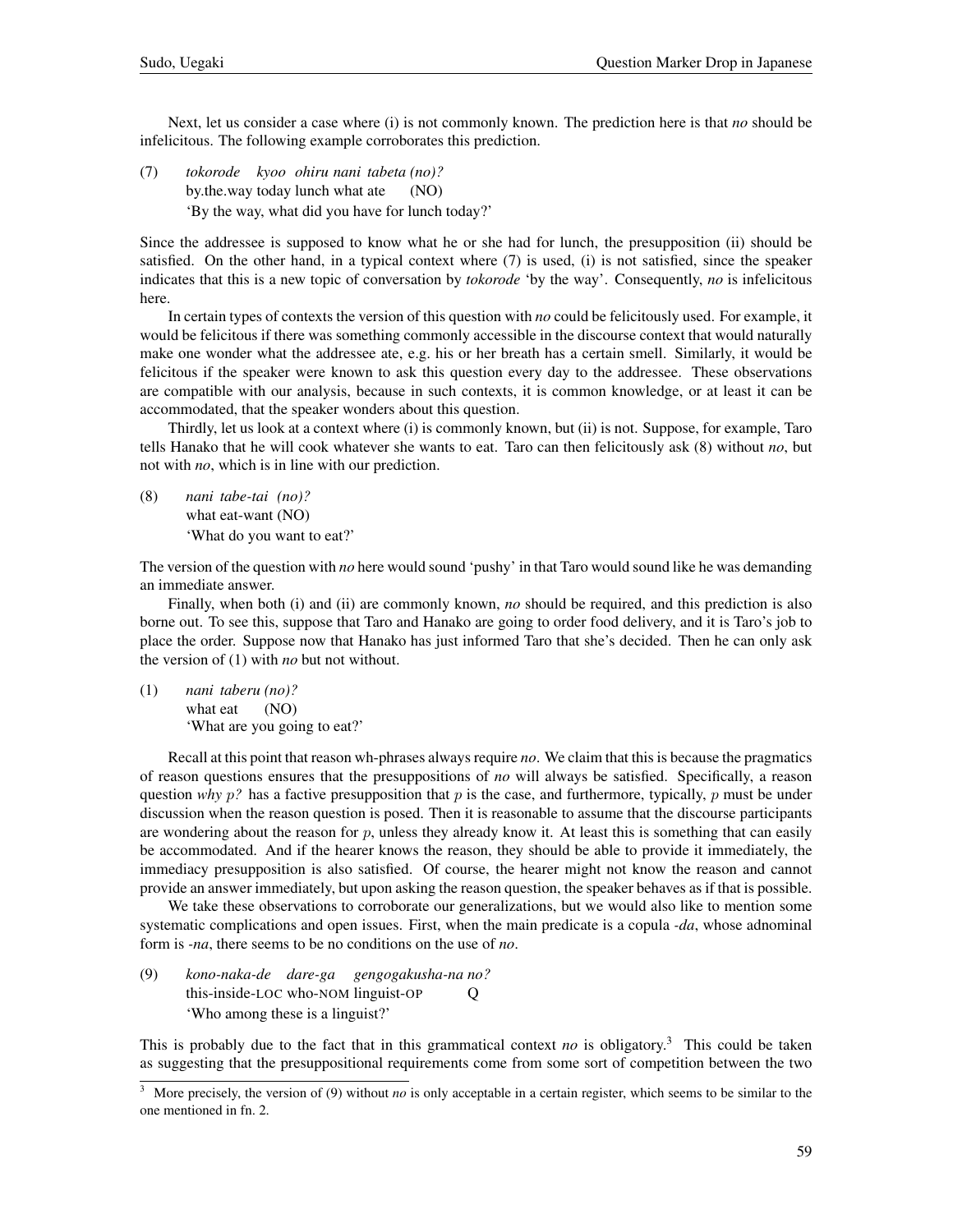forms, but we will not pursue this idea in this paper, leaving such issues that are related to the compositional properties of *no* to further research.

Secondly, *wh*-questions with *no* seem to be more often used when the addressee is a small child. Although this ought to be tested against quantitative data, our analysis could give it a reasonable rationale as a pragmatic strategy for the speaker to show attentiveness and sympathy to the child. However, details of this is also left for another occasion.

Thirdly, we observe that *no* is optional in embedded questions, and is associated with related inferences in examples like (10).

(10) *Taro-wa Hanako-ni [sono hi doko-de* Taro-TOP Hanako-DAT [that day where-LOC dinner eat *yuuhan taberu (no) ka] kiita.* (no) Q] asked 'Taro asked Hanako where they would have dinner that day.'

The version of this question with *no* presupposes that it was commonly known at the time of Taro's asking that he was interested in this question and that Hanako was ready to provide an answer, which is parallel to (6).

However, it seems that when the embedding predicate is not one of asking, there does not seem to be a noticeable semantic difference with or without *no*, as in (11).

(11) *Taro-wa [sono hi Hanako-ga doko-ni* Taro-TOP [that day Hanako-NOM where-LOC was (no) Q] know *ita (no) ka] sitteiru.* 'Taro knows where Hanako was that day.'

In particular, the version with *no* does not seem to have presuppositions about the speech act of asking the embedded question. We think this is a major challenge for developing a compositional account of *no*, and at this point we do not have anything insightful to offer.

## 4 Generalized Factivity

Having established the semantic contributions of *no* in (matrix) *wh*-questions, we would now like to consider the possibility that *no* has the same semantic contribution in other types of sentences. In particular, it is known that *no* marks factivity of embedded declarative sentences, as in (12).

(12) *taroo-wa kyoo hareteiru no-o* taro-top today sunny NO-acc know *sitteiru.* 'Taro knows (the fact) that it's sunny today.'

In this connection, it should be pointed out that *no* in a *wh*-question is most plausibly not a question marker. This is especially evident when a polite suffix is present, in which case a separate question marker *ka* appears. The two versions of (1) in the polite register would look as follows.

(13) a. *nani-o tabe-mas-u* what-acc eat-polite-pres Q *ka?* 'What are you going to eat?' b. *nani-o tabe-ru no desu* what-acc eat-pres NO cop.polite Q *ka?* 'What are you going to eat?'

This suggests that in a *wh*-question like (14), there is a copular and a question marker hidden as well.<sup>4</sup>

(14) *nani taberu no* DA *ka?* what eat NO cop Q 'What are you going to eat?'

<sup>4</sup> It seems that when the copular and the question marker are overt, (14) only has a self-directed/rhetorical reading and cannot be used to ask for information. We have no explanation for this observation.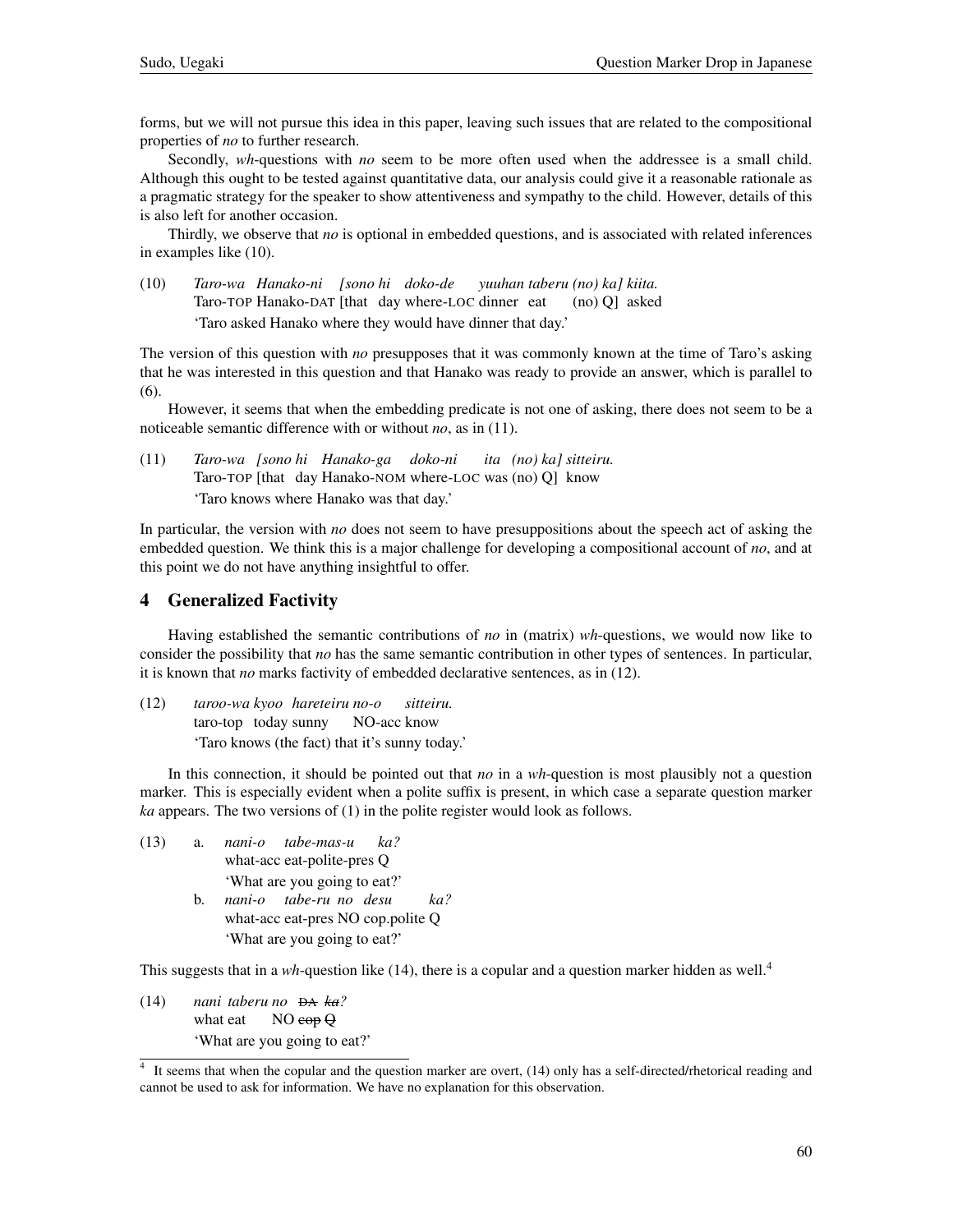Given these considerations, it is desirable to give a uniform analysis of interrogative and declarative uses of *no*. We will sketch our analytical attempt in what follows.

4.1 *Inquisitive Epistemic Logic* We adopt *Inquisitive Epistemic Logic* (IEL; Ciardelli & Roelofsen 2015). This framework treats declarative and interrogative clauses with the same semantic type, so we could have a single meaning for *no* combining with a declarative clause and with an interrogative clause.

In IEL, information states are modeled as sets of possible worlds, and both declarative and interrogative clauses denote non-empty sets of information states that are downward closed. The denotations of declarative sentences have a unique maximal information state, while those of interrogative clauses have more than one maximal information state. The latter situation models an *issue* that is to be resolved by specifying which one of the maximal information states contains the actual world.

Each agent a in a given discourse is assigned a non-empty downward-closed set  $\Sigma_a(w)$  of information states, in each world w, which represents their epistemic state in w. In particular,  $\Sigma_a(w)$  encodes issues that a entertains in w as well as a's beliefs via  $\bigcup \Sigma_a(w)$ , which is seen as the set of possible worlds compatible with  $a$ 's beliefs in  $w$ .

Ciardelli & Roelofsen (2015) introduce the notion of *entertaining*: an agent a is said to *entertain* a nonempty downward closed set S of information states in w if for each  $t \in \Sigma_a(w)$ ,  $t \in S$ . When S only has one maximal information state, then this amounts to  $\bigcup \Sigma_a(w) \subseteq \bigcup S$ , meaning that a believes that S is true. If S has multiple maximal information states, then it represents a's epistemic state being compatible with possible ways of resolving this issue (and possibly  $\alpha$  knows an answer to  $S$ ).

4.2 No *and Commitment* Making use of the above framework, we proposes that when combined with a non-empty downward closed set S of information states, *no* triggers a presupposition that the discourse participants are *committed to*  $S$ . The speaker's commitment to  $S$  in  $w$  amounts to entertaining  $S$  in  $w$ , while the hearer h's commitment to S amounts to being able to settle S with respect to s, i.e.  $\bigcup \Sigma_h(w) \in S$ .

When *no* combines with a declarative sentence, the denotation of the sentence only has one maximal information state. If the speaker and hearer are committed to this denotation in  $w$ , that amounts to that both of them believe this sentence is true. This is the factive presupposition.

When *no* combines with an interrogative sentence, the denotation of the sentence has multiple maximal elements. The speech act of asking this question independently requires the speaker to not know an answer to it, so the presuppositions of *no* effectively amounts to (i) that multiple possible answers to the question are compatible with the speakers knowledge, i.e. the speaker wonders what the correct answer is, and (ii) that the hearers epistemic state settles the issue. These are the two presuppositions of *no* in *wh*-questions we put forward above.

Lastly, we assume that the version of a *wh*-question without *no* is only usable when the version with *no* cannot be used, due to the general preference for expressions with more presuppositions (cf. 'Maximize Presupposition', Heim 1991; Percus 2006).

#### 5 Summary and Further Issues

In this short paper we examined the interpretive effects of dropping the particle *no* in *wh*-questions. We claimed that a *wh*-question with *no* is associated with two presuppositions, namely, (i) that the speaker is wondering about the question, and (ii) that the hearer can immediately provide an answer, and the version of the same *wh*-question without *no* is only felicitous if at least one of these presuppositions does not meet. We furthermore explored the possibility to give a uniform semantics to this use of *no* in *wh*-questions, and its other use as a factive marker by analyzing its presupposition to be about the discourse participants *commitment* to the discourse move the clause it attaches to expresses.

Before closing, we would like to consider whether this uniform approach work for polar questions. Recall that polar questions can also be formed with or without *no*, as in (15).

(15) *kore taberu (no)?* this eat (NO) 'Are you going to eat this?'

Sudo (2013) analyzes such cases as involving particular *biases*. That is, according to him, the version of (15)